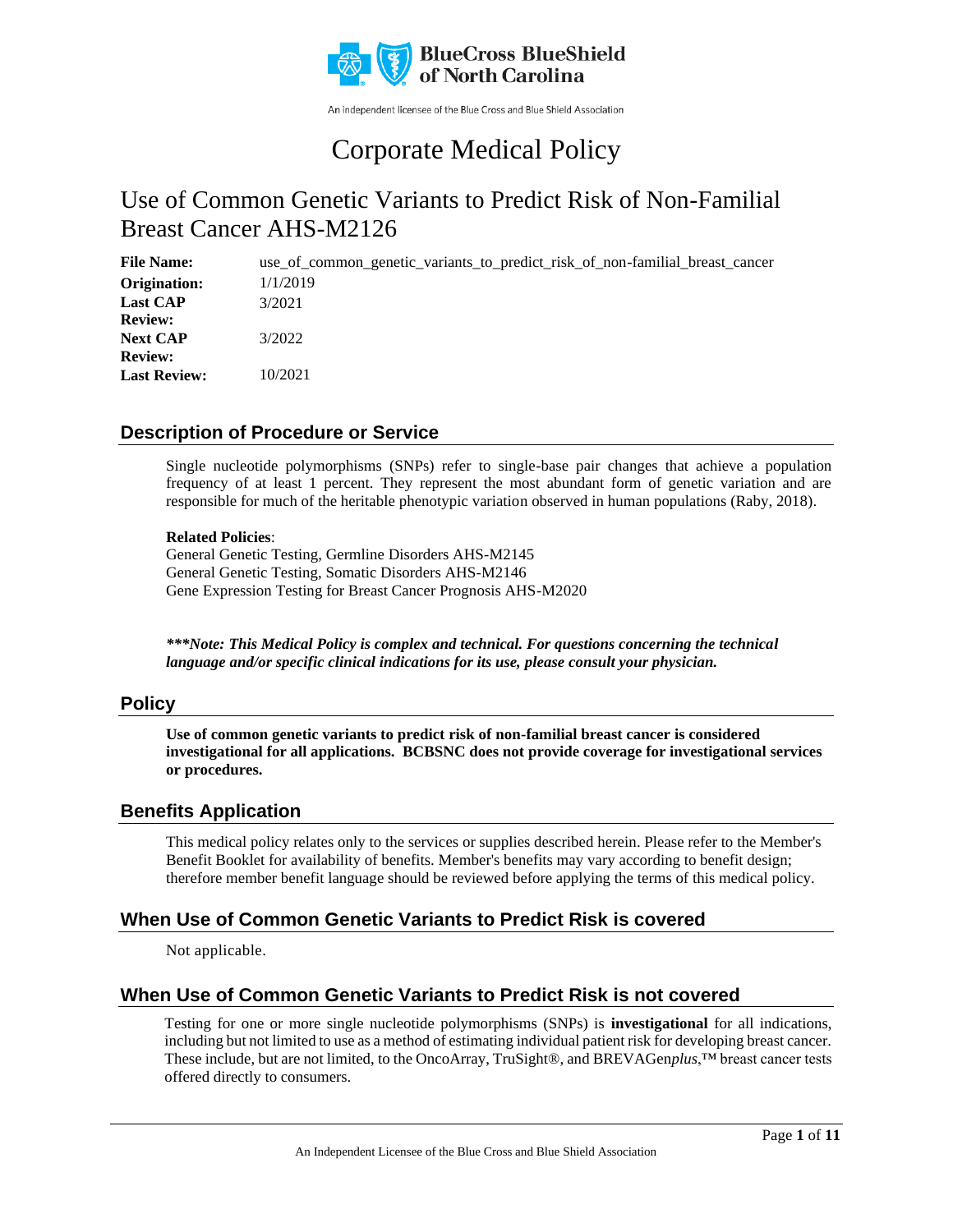### **Policy Guidelines**

Following skin cancer, breast cancer is tied with lung cancer as the most frequently diagnosed cancer across the globe and is the overall leading cause of cancer death in women (Bray et al., 2018). In the United States, following skin cancer, breast cancer is the second most commonly diagnosed cancer and following lung cancer, is the second most common cause of cancer death in women. Approximately 1 in 8 women will develop breast cancer in their lifetime (ACS, 2021).

Breast cancer risk is strongly associated with both genetic and environmental factors. Familial aggregation and twin studies have shown the substantial contribution of inherited susceptibility to breast cancer (Lichtenstein et al., 2000; Peto & Mack, 2000). Many genetic loci are known to contribute to this risk, including genes with high-penetrance mutations (notably *BRCA1* and *BRCA2*), moderate-risk alleles in genes such as *ATM*, *CHEK2* and *PALB2*, and common lower penetrance alleles(Michailidou et al., 2013), of which almost 80 have been identified so far, principally through genome-wide association studies (Ahmed et al., 2009; Antoniou et al., 2010; Bojesen et al., 2013; Cox et al., 2007; Easton et al., 2007; Fletcher et al., 2011; French et al., 2013; Garcia-Closas et al., 2013; Ghoussaini et al., 2012; Haiman et al., 2011; Michailidou et al., 2013; Stacey et al., 2007; Stacey et al., 2008; Thomas et al., 2009; Turnbull et al., 2010; Vachon et al., 2015; Zheng et al., 2009). GWAS continues to uncover additional loci with 65 loci identified by Michailidouet al (2017). Coupled with established risk factors, these loci are likely to increase the utility and accuracy of clinical risk prediction.

For sporadic (nonfamilial) breast cancer, the Breast Cancer Risk Assessment Tool (BCRAT), most often referred to as the Gail model (Gail et al., 1989) is commonly used to produce individual risk estimates in women. The model incorporates individual risk factors including age, family history (breast cancer among first-degree relatives), personal reproductive history (age at menarche and at first live birth), and personal medical history (number of previous breast biopsies and presence of biopsy-confirmed atypical hyperplasia) to identify women who have an increased 5-year risk and lifetime risk of invasive breast cancer and may benefit from risk reduction with selective estrogen receptor (ER) modulators (Kinsinger, Harris, Woolf, Sox, & Lohr, 2002; Visvanathan et al., 2009). While this model has implications for primary prevention of invasive breast cancer, both the discriminatory accuracy of the Gail model and its calibration in certain populations have been challenged (Mealiffe et al., 2010). In 2018, Wang et al. (2018) systematically reviewed and analyzed the performance of different versions of the Gail model. They did find that the original Gail model 1 and the Caucasian-American Gail model was well calibrated in American and European women. However, in contrast, the Caucasian-American and Asian-American Gail models likely overestimate the risk in Asian females, providing a risk roughly double that of their actual risk (Wang et al., 2018).

Previous studies have analyzed the potential impact of adding genetic information from a panel of single nucleotide polymorphisms (SNPs) associated with breast cancer risk to the Gail model (Gail, 2008, 2009). SNPs are specific locations in the genome where a nucleotide differs between individuals. A study that compared classification of risk using the Gail model or the Gail model plus 10 common genetic susceptibility variants, other than those associated with BRCA1 or BRCA2, found that inclusion of the genetic factors only modestly improved performance of the risk model for breast cancer (Wacholder et al., 2010). Another study evaluated the inclusion of a SNP risk score, based on seven SNPs associated with risk for breast cancer, in a risk model combined with the Gail model (Mealiffe et al., 2010). The combined risk model modestly improved risk prediction performance, compared to the Gail model alone, with the greatest impact for women at intermediate risk (Elmore, 2017). These showed that real gains, albeit modest, could be achieved in reclassification of risk. Other studies have found modest potential clinical gains from combining SNP information with clinical risk factors (Gail, 2008, 2009; Pharoah, Antoniou, Easton, & Ponder, 2008; Wacholder et al., 2010). However, these studies have either been theoretical in nature (Gail, 2008, 2009; Pharoah et al., 2008) or they combined model building with evaluation (Wacholder et al., 2010), which may complicate evaluating the results in clinical context. Improvement in risk assessment from incorporating genetic information might be larger in subsets of women at intermediate risk based on clinical risk factors (Mealiffe et al., 2010).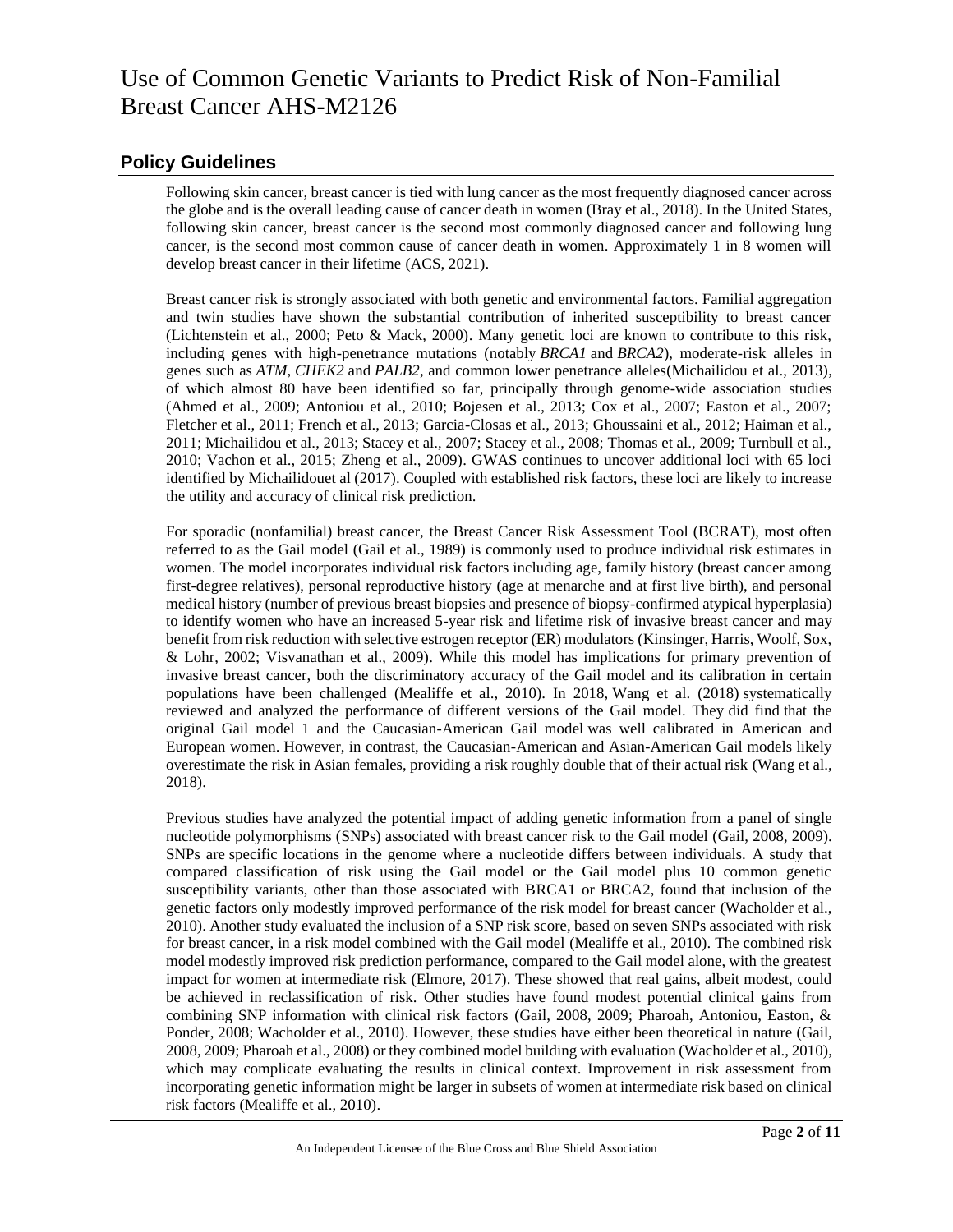Numerous proprietary tests exist for the assessment of SNPs in breast cancer risk. TruSight evaluates 94 genes and 284 SNPs related to common and rare cancers, including breast cancer (TruSight, 2016); BREVAGen*plus*, now GeneType for Breast Cancer, measures 66 genes and 77 loci for Caucasian women, 74 for African American women, and 71 for Hispanic women (GeneType, 2019; GTR, 2019); Inifinium OncoArray-500k covers over 500000 SNPs associated with many types of cancer, as well as other features such as ancestry and pharmacogenetics (Illumina, 2019). Additionally, companies, such as 23andMe, can offer direct-to-consumer SNP testing for risk of breast cancer (23andme, 2019; Begley, 2018; FDA, 2018). The amount of possible assessments and combinations of SNPs are virtually infinite.

Recently, a 76-locus polygenic risk score (PRS) was incorporated into the Breast Cancer Surveillance Consortium (BCSC) risk-prediction model (Tice et al., 2008) while accounting for its attributable risk and compared five-year absolute risk predictions between models within three studies (1643 case patients, 2397 control patients). PRS was found to be an independent risk factors across all three studies and improved discriminatory accuracy from area under the curve (AUC)  $AUC = 0.66$  to  $AUC = 0.69$ . The study concluded that the set of 76 SNPs improves the identification of women at the highest risk. Along with the increase seen in AUC, the net-reclassification of 11% of case patients (95% CI = 7% to 15%) to a risk level where women are more likely to benefit from chemoprevention suggests that SNPs could be useful clinically. However, independent cohort data are needed to test calibration in the general population (Celine M. Vachon et al., 2017).

Michailidou et al. (2017) performed a GWAS on breast cancer, encompassing "122,977 cases and 105,974 controls of European ancestry and 14,068 cases and 13,104 controls of East Asian ancestry." Overall, they identified 65 new loci associated at a genome-wide level with overall breast cancer risk (defined as  $P < 5 \times 10^{-8}$ ). The authors concluded that "these results provide further insight into genetic susceptibility to breast cancer and will improve the use of genetic risk scores for individualized screening and prevention" (Michailidou et al., 2017).

Cuzick et al (2017) developed a SNP risk score (SNP88) using the Illumina OncoArray, which includes most known breast-cancer risk SNPs (previously validated and directly available or with close surrogates on the OncoArray) in women receiving preventative treatment. They found that "SNP88 was predictive of breast cancer risk overall (interquartile range odds ratio [IQ-OR], 1.37), but mainly for estrogen receptorpositive disease (IQ-OR, 1.44) versus estrogen receptor-negative disease. However, the observed risk of SNP88 was only 46% of expected. No significant interaction was observed with treatment arm. SNP88 was independent of TC (Spearman rank-order correlation, 0.012) and when combined multiplicatively, a "substantial" improvement was seen (IQ-OR, 1.64)" (Cuzick et al., 2017).

Mavaddat et al (2015) evaluated the value of using 77 breast cancer related SNPs for risk stratification. A total of 33,673 breast cancer cases and 33,381 controls were analyzed. All possible pair-wise multiplicative interactions were examined and a 77-SNP polygenic risk score (PRS) was created for estrogen receptor (ER) status, as well as breast cancer overall. The authors found that women in the highest 1% of the PRS had a "three-fold increased risk" compared to women in the middle quintile (odds ratio = 3.36). Lifetime risk of breast cancer for women without a family history that had a PRS in the lowest and highest quintiles were 5.2% and 16.6%, respectively (Mavaddat et al., 2015).

Rudolph et al (2018) investigated the integration of PRS into risk prediction models, combining PRS and environmental risk factors. The authors performed a retrospective review of 20 studies and evaluated joint associations of the 77-SNP PRS with several environmental factors such as body mass index (BMI) and alcohol use. They found that "the strongest evidence for a non-multiplicative joint association with the 77- SNP PRS was for alcohol consumption, adult height, and current use of combined menopausal hormone therapy in ER-positive disease. Risk associations for these factors by percentiles of PRS did not follow a clear dose-response. In addition, global and tail-based goodness of fit tests showed little evidence for departures from a multiplicative risk model, with alcohol consumption showing the strongest evidence for ER-positive disease ( $P = 0.013$  for global and 0.18 for tail-based tests) (Rudolph et al., 2018)." They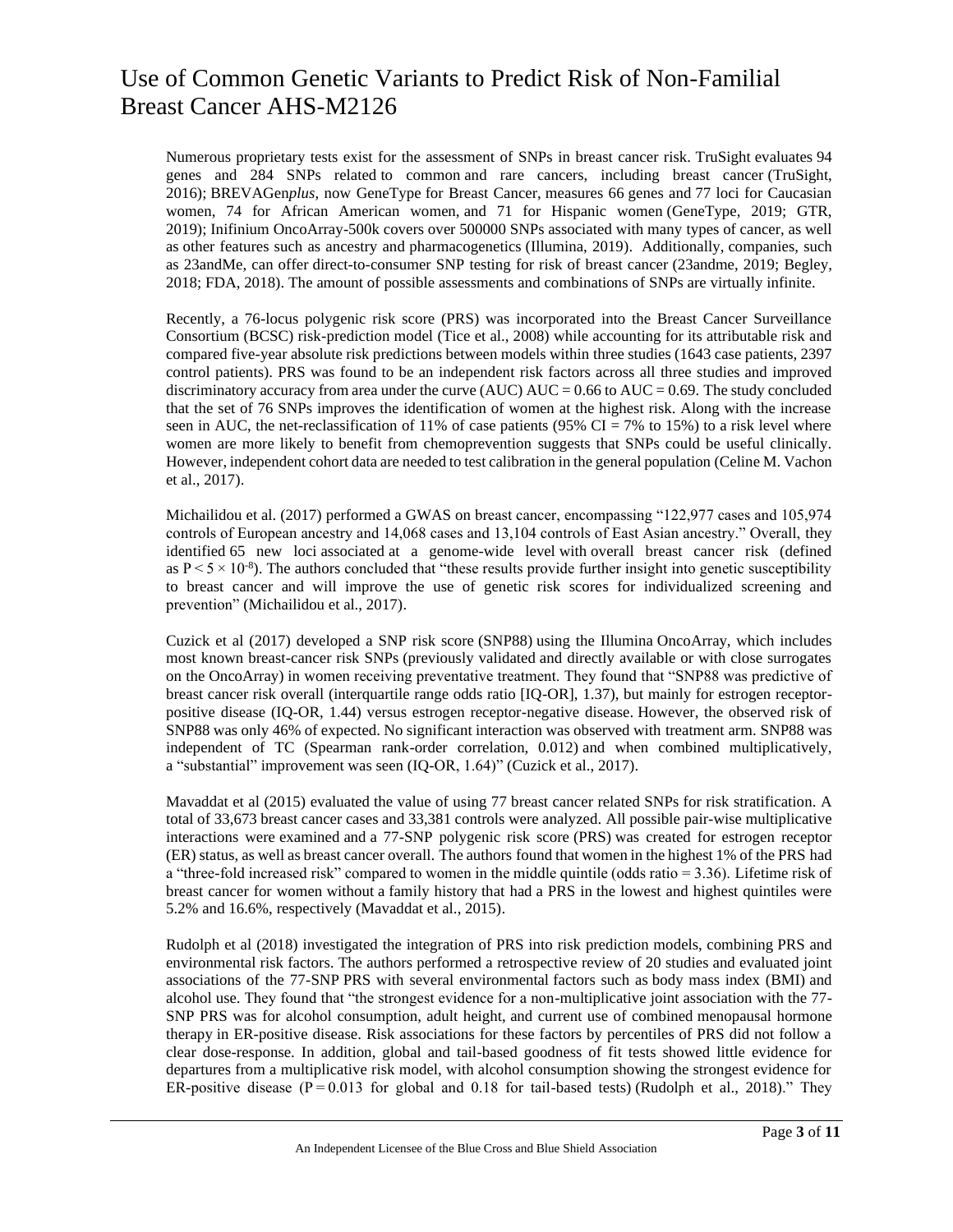concluded that "the combined effects of the 77-SNP PRS and environmental risk factors for breast cancer are generally well described by a multiplicative model" (Rudolph et al., 2018).

Schuetz et al. (2019) researched genetic variants and the relationship between inflammation, apoptosis, and autophagy in breast cancer risk. In total, 206 SNPs were tested in 54 genes related to inflammation, apoptosis, and autophagy in a population-based breast cancer study; this study included women of both European descent (658 with breast cancer and 795 controls) and East Asian descent (262 with breast cancer and 127 controls). The researchers report that "although no SNP was associated with breast cancer risk among women of European descent, we found evidence for an association among East Asians for rs1800925 (IL-13) and breast cancer risk (OR = 2.08; 95% CI: 1.32-3.28;  $p = 0.000779$ ), which remained statistically significant after multiple testing correction" (Schuetz et al., 2019). The researchers also report that "This association was replicated in a meta-analysis of 4305 cases and 4194 controls in the Shanghai Breast Cancer Genetics Study" (Schuetz et al., 2019).

Kapoor et al. (2020) assessed potential interactions between 205 breast cancer susceptibility loci and 13 established breast cancer risk factors. A total of 28,176 cases and 32,209 controls were analyzed with the iCOGS array (a custom SNP genotyping array), and 44,109 cases and 48,145 controls were genotyped using the OncoArray. An interaction with less than or equal to 1% prior probability was found with three different SNP risk factor pairs. "SNP rs4442975 was associated with a greater reduction of risk of ERpositive breast cancer… in current users of estrogen-progesterone therapy compared with non-users. This finding was supported by replication using OncoArray data of the previously reported interaction between rs13387042 ( $r2 = 0.93$  with rs4442975) and current estrogen-progesterone therapy for overall disease (Pint  $= 0.004$ ). The two other interactions suggested stronger associations between SNP rs6596100 and ERnegative breast cancer with increasing parity and younger age at first birth" (Kapoor et al., 2020).

Shu et al. (2020) performed a meta- analysis of data from GWAS conducted in Asians (24,206 cases, 24,775 controls) and European descendants (122,977 cases, 105,974). The focus of their study was identifying additional genetic susceptibility loci for breast cancer, as currently known risk variants only explain a small portion of breast cancer heritability, particularly in Asian women. In this study, they identified 31 potential novel risk loci, with the lead variant showing an associate with breast cancer risk at  $p < 5x10^{-8}$ . Of note, "the associations for 10 of these loci were replicated in an independent sample of 16,787 cases and 16,680 controls of Asian women ( $P \le 0.05$ ). In addition, we replicated the associations for 78 of the 166 known risk variants at  $P \le 0.05$  in Asians. These findings improve our understanding of breast cancer genetics and etiology and extend previous findings from studies of European descendants to Asian women" (Shu et al., 2020).

Zhang et al. (2020) note that "breast cancer susceptibility variants frequently show heterogeneity in associations by tumor subtype... defined by combinations of ER, [progesterone receptor] PR, [human epidermal growth factor 2] HER2 and grade: (1) luminal A-like, (2) luminal B/HER2-negative-like, (3) luminal B-like, (4) HER2-enriched-like and (5) triple-negative or basal-like" To identify novel breast cancer loci, they performed a GWAS (133,384 breast cancer cases, 113,789 controls, plus 18,908 *BRCA1* mutation carriers, 9,414 of them with breast cancer) on patients with European ancestry. They identified 32 novel susceptibility loci  $(p<5x10^{-8})$ , 15 of which showed associations with at least one tumor feature. Five loci showed opposite associations  $(p<0.05)$  between luminal- and nonluminal subtypes. They also found that "the genetic correlations between five intrinsic-like subtypes ranged from 0.35 to 0.80. The proportion of genome-wide chip heritability explained by all known susceptibility loci was 37.6% for triple-negative and 54.2% for luminal A-like disease. The odds ratios of polygenic risk scores (PRSs), which included 330 variants, for the highest 1% quantiles compared to middle quantiles were 5.63 and 3.02 for luminal A-like and triple-negative disease, respectively. These findings provide an improved understanding of genetic predisposition to breast cancer subtypes and will inform the development of subtype-specific polygenic risk scores" (Zhang et al., 2020).

Adedokun et al. (2021) used a cross-ancestry GWAS approach to describe breast cancer risk loci. They identified breast cancer variants in individuals from African ancestry GWAS (9,421 cases, 10,193 controls) and meta-analyzed them with European ancestry GWAS data (122,977 cases, 105,974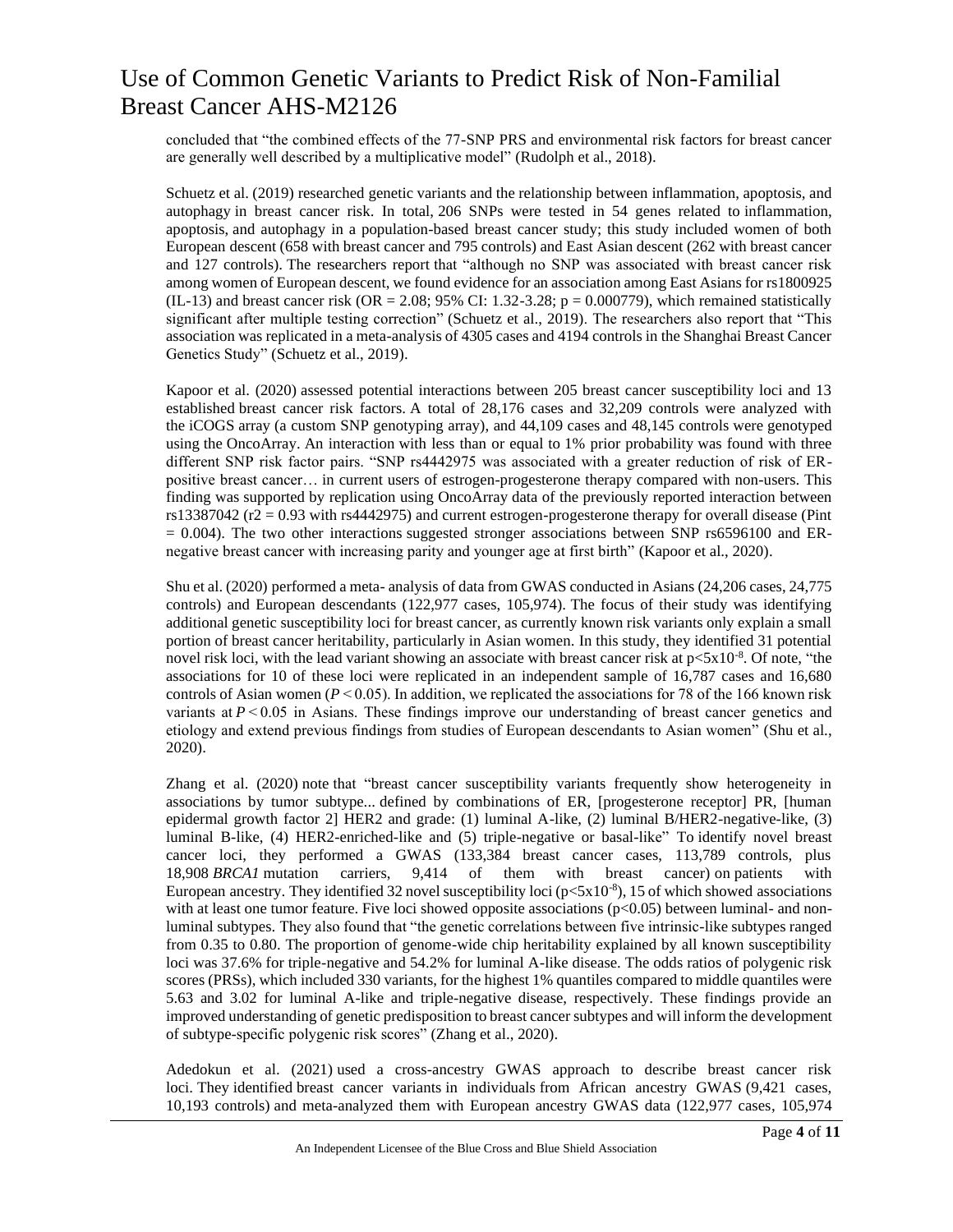controls). The identified "four loci for overall breast cancer risk [1p13.3, 5q31.1, 15q24 (two independent signals), and 15q26.3] and two loci for estrogen receptor-negative disease (1q41 and 7q11.23) at genomewide significance." This study suggests that replication across multiple ancestry populations will "help improve the understanding of breast cancer genetics and identify causal variants" (Adedokun et al., 2021).

#### **State and Federal Regulations, as applicable**

A search of the FDA device database for "breast cancer" on July 26, 2021, yielded no results related to SNP-related tests to predict breast cancer risk. The FDA on 03/06/2019 approved direct-to-consumer testing for three SNPs of *BRCA1/2* by the company 23andMe (FDA, 2018). Additionally, many labs have developed specific tests that they must validate and perform in house. These laboratory-developed tests (LDTs) are regulated by the Centers for Medicare and Medicaid (CMS) as high-complexity tests under the Clinical Laboratory Improvement Amendments of 1988 (CLIA '88). As an LDT, the U. S. Food and Drug Administration has not approved or cleared this test; however, FDA clearance or approval is not currently required for clinical use.

#### **Guidelines and Recommendations**

#### **American Society of Clinical Oncology (Robson et al., 2015)**

An update from the American Society of Clinical recommendation for genetic and genomic testing for cancer susceptibility. These guidelines state, "ASCO recognizes that concurrent multigene testing (i.e panel testing) may be efficient in circumstances that require evaluation of multiple high-penetrance genes of established clinical utility as possible explanations for a patient's personal or family history of cancer. Depending on the specific genes included on the panel employed, panel testing may also identify mutations in genes associated with moderate or low cancer risks and mutations in high-penetrance genes that would not have been evaluated on the basis of the presenting personal or family history. Multigene panel testing will also identify variants of uncertain significance (VUSs) in a substantial proportion of patient cases, as a result of the multiplicity of genes tested. ASCO affirms that it is sufficient for cancer risk assessment to evaluate genes of established clinical utility that are suggested by the patient's personal and/or family history.

#### **National Comprehensive Cancer Network (NCCN) (NCCN, 2020)**

Prior to 2020, the NCCN guidelines focused largely on testing *BRCA1/2.* However, in 2020, the NCCN updated their guidelines (NCCN, 2020), as "there is now strong evidence that genes beyond *BRCA1/2* confer markedly increased risk of breast and/or ovarian cancers;" The NCCN Guideline for Genetic/Familial High-Risk Assessment: Breast, Ovarian, and Pancreatic version 1.2022 states: "Multi-gene testing may be most useful when more than one gene can explain an inherited cancer syndrome. In these cases, phenotype-directed testing based on personal and family history through a multi-gene panel test may be more efficient and/or cost-effective. Multi-gene testing may also be considered for those who tested negative for one particulate syndrome, but whom personal and family history is suggestive of an inherited susceptibility." They also state "multigene tests also increase the likelihood of detecting a VUS. However, as multi-gene testing is increasingly used, the frequency of a variant being interpreted as a VUS is expected to decrease." They recommend that "for individuals potentially meeting established criteria for one or more of the hereditary cancer syndromes, genetic testing should be considered along with appropriate pre- and post-test counseling" (category 2A).

The NCCN Panel recommends "multi-gene testing may be considered for individuals who meet these criteria [Testing Criteria for High-Penetrance Breast and Ovarian Susceptibility Genes] and who previously underwent single-gene and/or absent deletion duplication analysis but tested negative. Both first- and second-degree relatives of individuals who meet these testing criteria are also eligible for testing, except for second-degree relatives of individuals with pancreatic cancer or prostate cancer, for whom prior probability of a high-penetrance cancer susceptibility gene is low in the absence of additional family history of cancer; only first-degree relatives of these affected individuals should be offered testing, unless indicated for other relatives based on additional family history." The guidelines also note that "carriers of a pathogenic or likely pathogenic variant should be encouraged to participate in clinical trials or genetic registries. Carriers should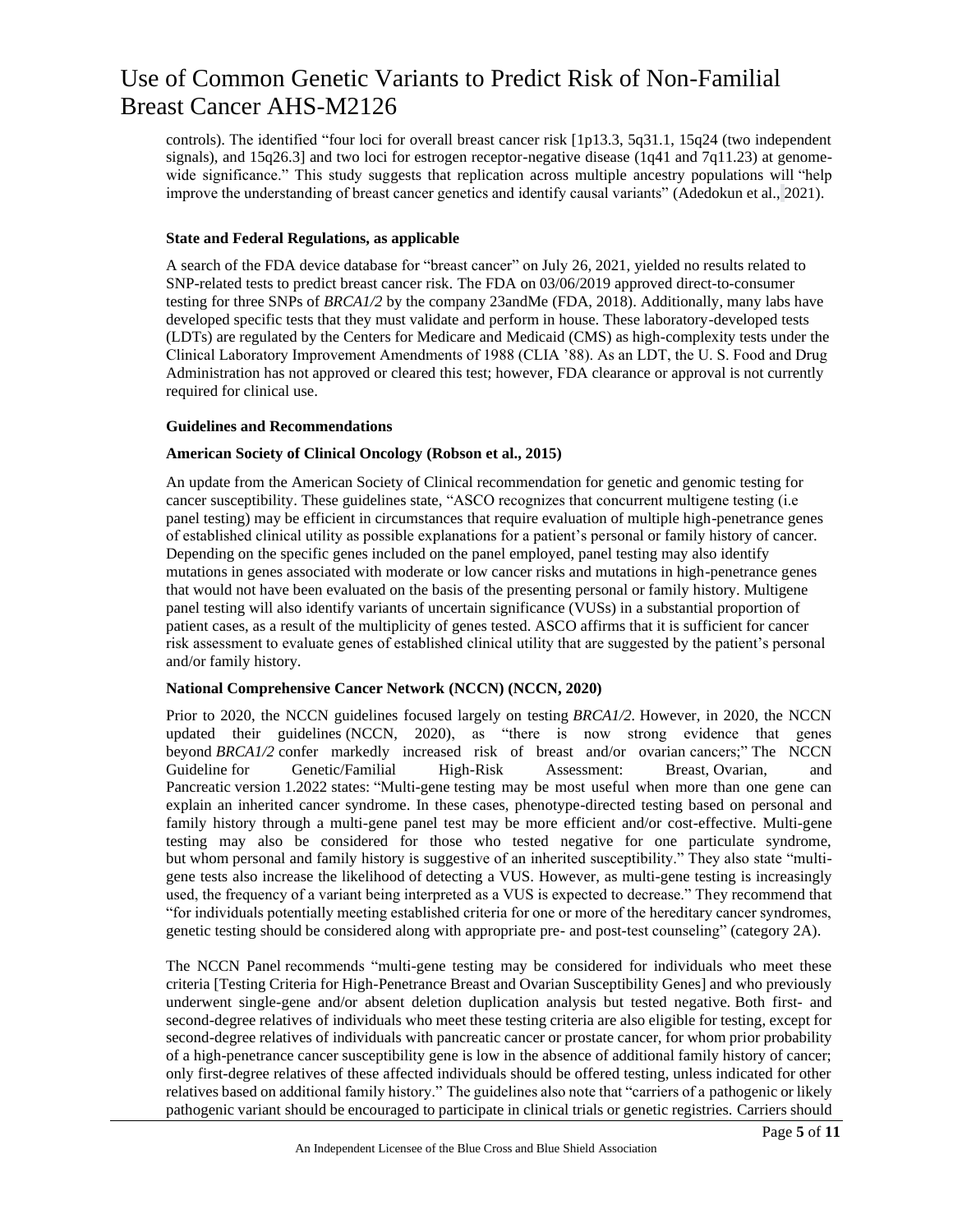be encouraged to recontact their genetics providers every few years for updates, as laboratories may issue amended reports as the knowledge base surrounding hereditary cancer risk expands" (category 2A) (NCCN, 2020).

The NCCN also states "a major dilemma regarding multi-gene testing is that there are limited data and a lack of clear guidelines regarding degree of cancer risk associated with some of the genes assessed, and how to communicate and manage risk for carriers of these genes. This issue is compounded by the low incidence rates of hereditary disease, leading to a difficulty in conducting adequately powered studies. Multi-gene tests often include low to moderate-penetrance genes, for which there are little available data regarding degree of cancer risk and guidelines for risk management. Also, certain variants in a gene may be associated with a different degree of risk than other variants in that gene. For example, the presence of certain *ATM* genetic variants is associated with an increased risk for early-onset breast cancer and frequent bilateral occurrence, but the association between other *ATM* variants and breast cancer susceptibility is less clear" (NCCN, 2020).

Finally, the NCCN also notes that "commercial entities providing ancestry (and sometimes health) information typically do so through microarray-based single nucleotide polymorphism (SNP) testing that has not been validated for clinical use. Third-party software applications can be used by consumers to obtain an interpretation of the raw data provided by these companies. Raw data and third-party software are not able to provide information that is appropriate for medical management, as these services are not subject to quality-control processes and recent research suggests that the error rate is substantial" (NCCN, 2020).

#### **The United States Preventive Services Task Force (USPSTF) (Dörk, Park-Simon, & Hillemanns, 2020)**

The USPSTF published recommendations related to genetic testing for breast cancer. In particular, "The USPSTF found adequate evidence that the benefits of risk assessment, genetic counseling, and genetic testing are moderate in women whose family history is associated with an increased risk for harmful mutations in the BRCA1/2 genes," whereas for women without such family history, it stated that the benefits are small to none (Dörk et al., 2020). They concluded with moderate certainty that the net benefit of these procedures outweighs the harms in women both with or without a familial risk of potentially harmful mutations.

### **Billing/Coding/Physician Documentation Information**

This policy may apply to the following codes. Inclusion of a code in this section does not guarantee that it will be reimbursed. For further information on reimbursement guidelines, please see Administrative Policies on the Blue Cross Blue Shield of North Carolina web site at www.bcbsnc.com. They are listed in the Category Search on the Medical Policy search page.

*Applicable service codes: 81307, 81308, 81599*

BCBSNC may request medical records for determination of medical necessity. When medical records are requested, letters of support and/or explanation are often useful, but are not sufficient documentation unless all specific information needed to make a medical necessity determination is included.

### **Scientific Background and Reference Sources**

23andme. (2019). DO YOU SPEAK BRCA? Retrieved from https://www.23andme.com/brca/ ACS. (2021 ). How Common Is Breast Cancer? Retrieved from https://www.cancer.org/cancer/breastcancer/about/how-common-isbreastcancer.html#:~:text=Breast%20cancer%20is%20the%20most,she%20will%20develop%20breast %20cancer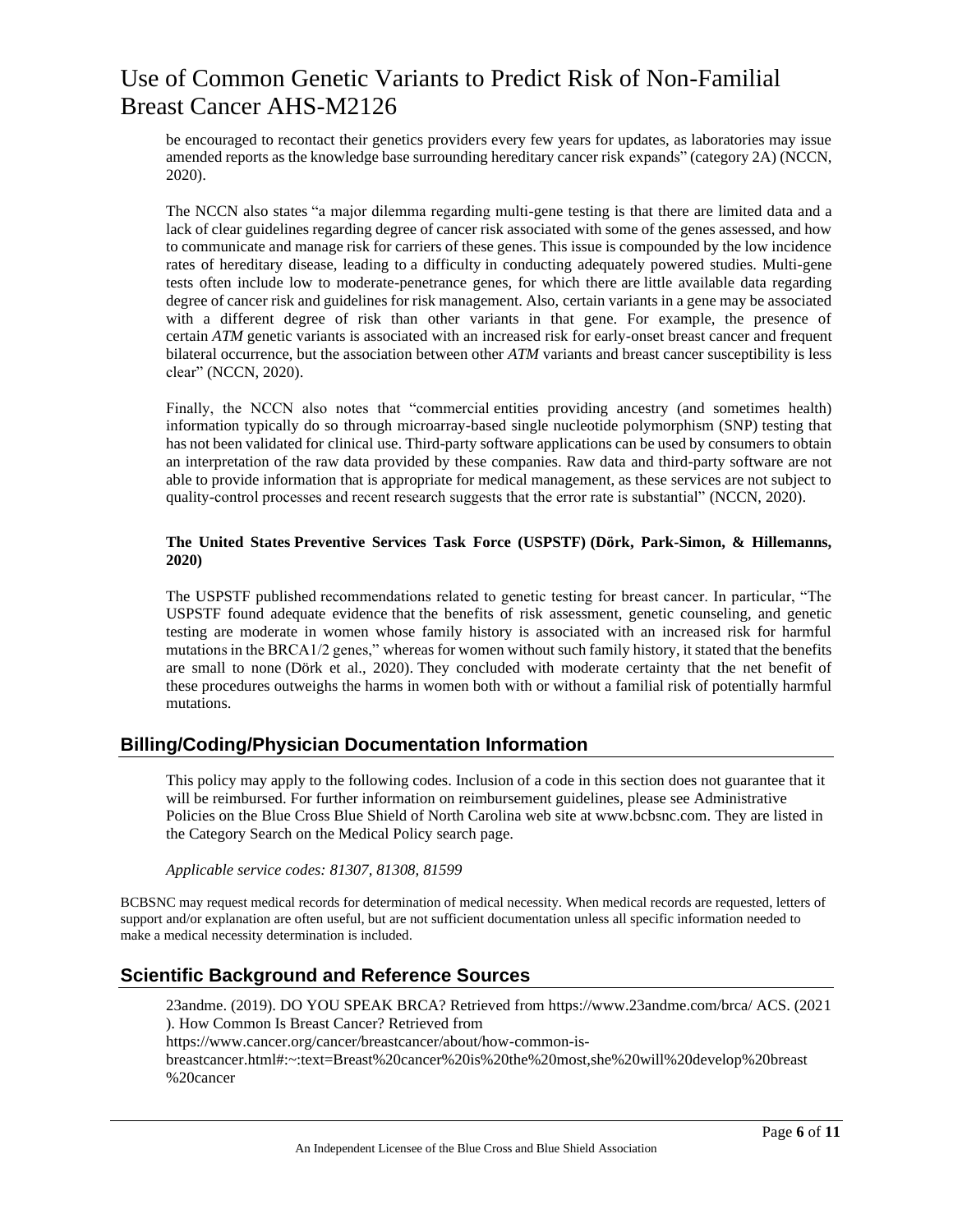Adedokun, B., Du, Z., Gao, G., Ahearn, T. U., Lunetta, K. L., Zirpoli, G., . . . Huo, D. (2021). Crossancestry GWAS meta-analysis identifies six breast cancer loci in African and European ancestry women. *Nat Commun, 12*(1), 4198. doi:10.1038/s41467-021-24327-x

Ahmed, S., Thomas, G., Ghoussaini, M., Healey, C. S., Humphreys, M. K., Platte, R., Easton, D. F. (2009). Newly discovered breast cancer susceptibility loci on 3p24 and 17q23.2. Nat Genet, 41(5), 585- 590. doi:10.1038/ng.354

Antoniou, A. C., Wang, X., Fredericksen, Z. S., McGuffog, L., Tarrell, R., Sinilnikova, O. M., Couch, F. J. (2010). A locus on 19p13 modifies risk of breast cancer in BRCA1 mutation carriers and is associated with hormone receptor-negative breast cancer in the general population. Nat Genet,  $42(10)$ , 885-892. doi:10.1038/ng.669

Begley, S. (2018). FDA approves first direct-to-consumer test for breast cancer risk. STAT. Retrieved from https://www.statnews.com/2018/03/06/fda-approves-test-breast-cancer/

Bojesen, S. E., Pooley, K. A., Johnatty, S. E., Beesley, J., Michailidou, K., Tyrer, J. P., Dunning, A. M. (2013). Multiple independent variants at the TERT locus are associated with telomere length and risks of breast and ovarian cancer. Nat Genet, 45(4), 371-384, 384e371-372. doi:10.1038/ng.2566

Bray, F., Ferlay, J., Soerjomataram, I., Siegel, R. L., Torre, L. A., & Jemal, A. (2018). Global cancer statistics 2018: GLOBOCAN estimates of incidence and mortality worldwide for 36 cancers in 185 countries. *CA Cancer J Clin, 68*(6), 394-424. doi:10.3322/caac.21492

Cox, A., Dunning, A. M., Garcia-Closas, M., Balasubramanian, S., Reed, M. W., Pooley, K. A., Easton, D. F. (2007). A common coding variant in CASP8 is associated with breast cancer risk. Nat Genet, 39(3), 352-358. doi:10.1038/ng1981

Cuzick, J., Brentnall, A. R., Segal, C., Byers, H., Reuter, C., Detre, S., Dowsett, M. (2017). Impact of a Panel of 88 Single Nucleotide Polymorphisms on the Risk of Breast Cancer in High-Risk Women: Results From Two Randomized Tamoxifen Prevention Trials. J Clin Oncol, 35(7), 743-750. doi:10.1200/jco.2016.69.8944

Dörk, T., Park-Simon, T. W., & Hillemanns, P. (2020). Recommendations Related to Genetic Testing for Breast Cancer. Jama, 323(2), 188. doi:10.1001/jama.2019.18214

Easton, D. F., Pooley, K. A., Dunning, A. M., Pharoah, P. D. P., Thompson, D., Ballinger, D. G., Ponder, B. A. J. (2007). Genome-wide association study identifies novel breast cancer susceptibility loci. Nature, 447(7148), 1087-1093. doi:doi:10.1038/nature05887

Elmore, J. (2017). Risk prediction models for breast cancer screening - UpToDate. In S. Vora (Ed.), UpToDate. Waltham. MA. Retrieved from [https://www.uptodate.com/contents/risk-prediction-models-for](https://www.uptodate.com/contents/risk-prediction-models-for-breast-cancer-screening?source=search_result&search=snp%20breast%20cancer&selectedTitle=1~150#H11)[breast-cancer-](https://www.uptodate.com/contents/risk-prediction-models-for-breast-cancer-screening?source=search_result&search=snp%20breast%20cancer&selectedTitle=1~150#H11)

[screening?source=search\\_result&search=snp%20breast%20cancer&selectedTitle=1~150#H11.](https://www.uptodate.com/contents/risk-prediction-models-for-breast-cancer-screening?source=search_result&search=snp%20breast%20cancer&selectedTitle=1~150#H11)

FDA. (2018, 07/29/2019). DEN170046. Retrieved from https://www.accessdata.fda.gov/scripts/cdrh/cfdocs/cfpmn/denovo.cfm?ID=DEN170

Fletcher, O., Johnson, N., Orr, N., Hosking, F. J., Gibson, L. J., Walker, K., Peto, J. (2011). Novel breast cancer susceptibility locus at 9q31.2: results of a genome-wide association study. J Natl Cancer Inst, 103(5), 425-435. doi:10.1093/jnci/djq563

French, J. D., Ghoussaini, M., Edwards, S. L., Meyer, K. B., Michailidou, K., Ahmed, S., Dunning, A. M. (2013). Functional variants at the 11q13 risk locus for breast cancer regulate cyclin D1 expression through long-range enhancers. Am J Hum Genet, 92(4), 489-503. doi:10.1016/j.ajhg.2013.01.002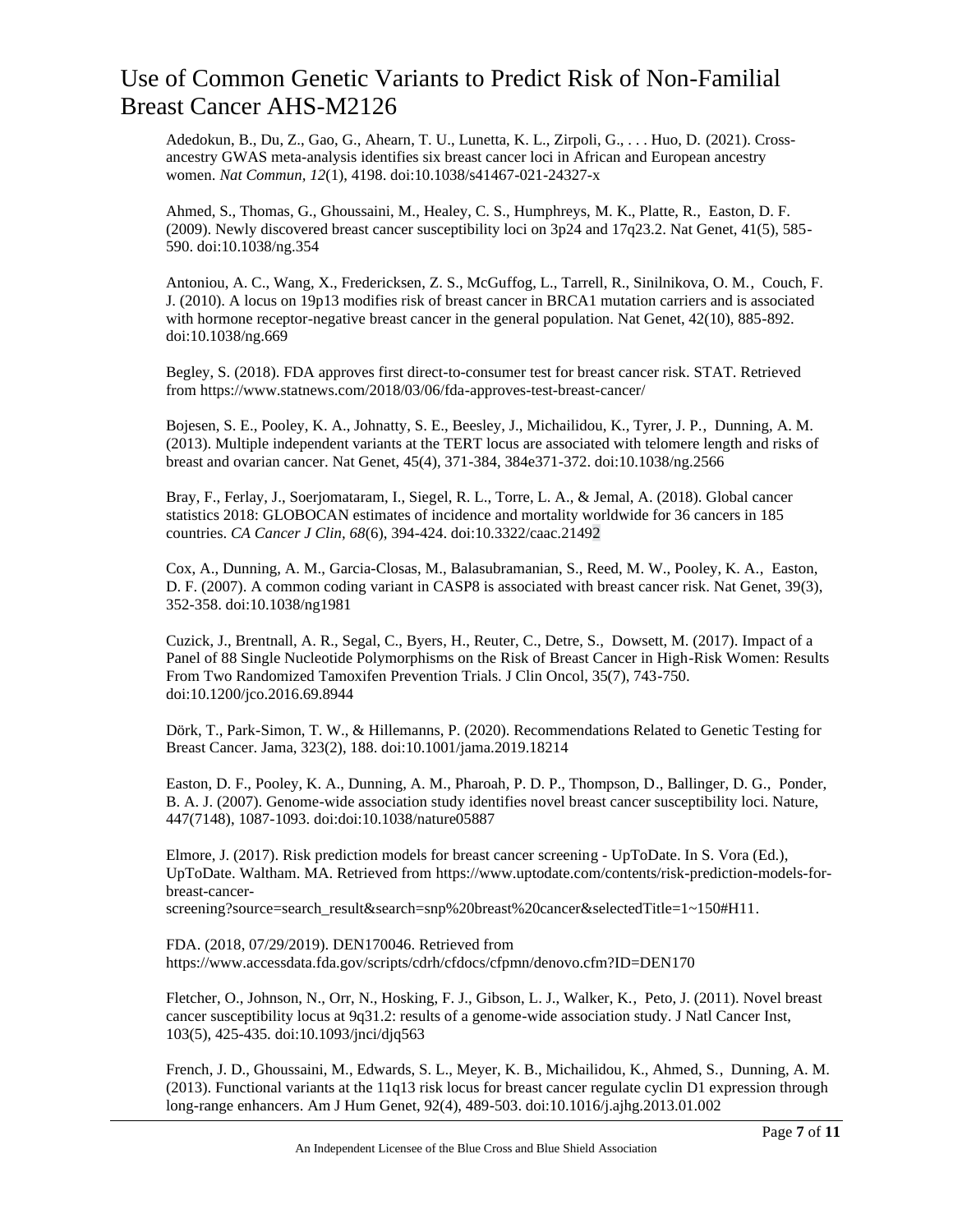Gail, M. H. (2008). Discriminatory accuracy from single-nucleotide polymorphisms in models to predict breast cancer risk. J Natl Cancer Inst, 100(14), 1037-1041. doi:10.1093/jnci/djn180

Gail, M. H. (2009). Value of adding single-nucleotide polymorphism genotypes to a breast cancer risk model. J Natl Cancer Inst, 101(13), 959-963. doi:10.1093/jnci/djp130

Gail, M. H., Brinton, L. A., Byar, D. P., Corle, D. K., Green, S. B., Schairer, C., & Mulvihill, J. J. (1989). Projecting individualized probabilities of developing breast cancer for white females who are being examined annually. J Natl Cancer Inst, 81(24), 1879-1886.

Garcia-Closas, M., Couch, F. J., Lindstrom, S., Michailidou, K., Schmidt, M. K., Brook, M. N., Kraft, P. (2013). Genome-wide association studies identify four ER negative-specific breast cancer risk loci. Nat Genet, 45(4), 392-398, 398e391-392. doi:10.1038/ng.2561

GeneType. (2019, May 2019). Product Specification: GeneType for Breast Cancer. Retrieved from [https://e13609b8-ed51-46c1-8570-](https://e13609b8-ed51-46c1-8570-6819a0110aba.filesusr.com/ugd/70aa06_079e41335b874beebc288a6fe4582276.pdf) [6819a0110aba.filesusr.com/ugd/70aa06\\_079e41335b874beebc288a6fe4582276.pdf](https://e13609b8-ed51-46c1-8570-6819a0110aba.filesusr.com/ugd/70aa06_079e41335b874beebc288a6fe4582276.pdf)

Ghoussaini, M., Fletcher, O., Michailidou, K., Turnbull, C., Schmidt, M. K., Dicks, E., Easton, D. F. (2012). Genome-wide association analysis identifies three new breast cancer susceptibility loci. Nat Genet, 44(3), 312-318. doi:10.1038/ng.1049

GTR. (2019). BREVAGenplus. Retrieved from https://www.ncbi.nlm.nih.gov/gtr/tests/500060/overview/

Haiman, C. A., Chen, G. K., Vachon, C. M., Canzian, F., Dunning, A., Millikan, R. C., Couch, F. J. (2011). A common variant at the TERT-CLPTM1L locus is associated with estrogen receptor-negative breast cancer. Nat Genet, 43(12), 1210-1214. doi:10.1038/ng.985

llumina. (2019). Infinium OncoArray-500K BeadChip. Retrieved from https://www.illumina.com/products/by-type/microarray-kits/infinium-oncoarray-500k.html

Kapoor, P. M., Lindström, S., Behrens, S., Wang, X., Michailidou, K., Bolla, M. K., . . . Chang-Claude, J. (2020). Assessment of interactions between 205 breast cancer susceptibility loci and 13 established risk factors in relation to breast cancer risk, in the Breast Cancer Association Consortium. Int J Epidemiol, 49(1), 216-232. doi:10.1093/ije/dyz193

Kinsinger, L. S., Harris, R., Woolf, S. H., Sox, H. C., & Lohr, K. N. (2002). Chemoprevention of breast cancer: a summary of the evidence for the U.S. Preventive Services Task Force. Ann Intern Med, 137(1), 59-69.

Lichtenstein, P., Holm, N. V., Verkasalo, P. K., Iliadou, A., Kaprio, J., Koskenvuo, M., Hemminki, K. (2000). Environmental and heritable factors in the causation of cancer--analyses of cohorts of twins from Sweden, Denmark, and Finland. N Engl J Med, 343(2), 78-85. doi:10.1056/nejm200007133430201

Mavaddat, N., Pharoah, P. D. P., Michailidou, K., Tyrer, J., Brook, M. N., Bolla, M. K., Garcia-Closas, M. (2015). Prediction of Breast Cancer Risk Based on Profiling With Common Genetic Variants. J Natl Cancer Inst, 107(5). doi:10.1093/jnci/djv036

Mealiffe, M. E., Stokowski, R. P., Rhees, B. K., Prentice, R. L., Pettinger, M., & Hinds, D. A. (2010). Assessment of Clinical Validity of a Breast Cancer Risk Model Combining Genetic and Clinical Information. J Natl Cancer Inst, 102(21), 1618-1627. doi:10.1093/jnci/djq388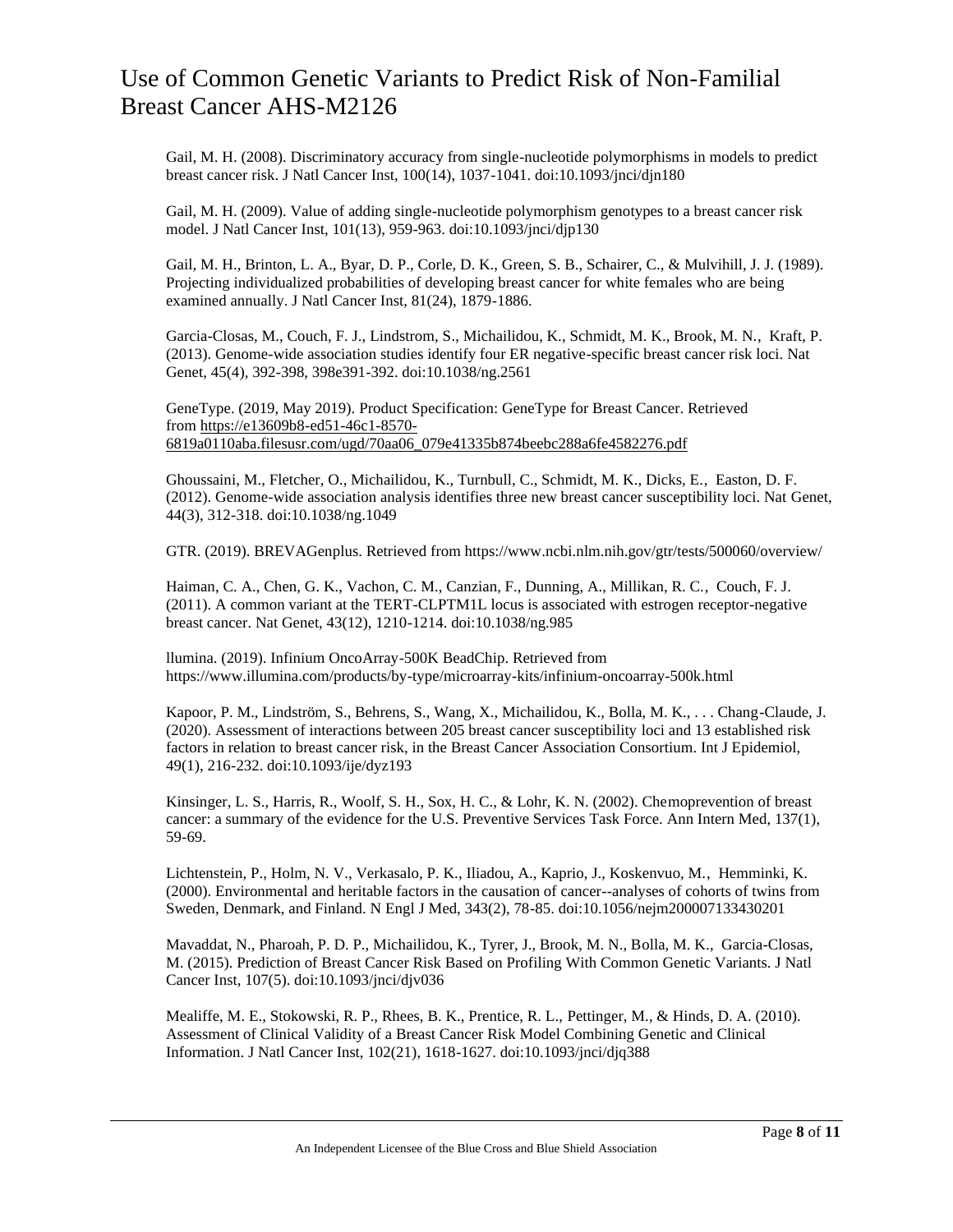Michailidou, K., Hall, P., Gonzalez-Neira, A., Ghoussaini, M., Dennis, J., Milne, R. L., Easton, D. F. (2013). Large-scale genotyping identifies 41 new loci associated with breast cancer risk. Nat Genet, 45(4), 353-361e352. doi:10.1038/ng.2563

Michailidou, K., Lindstrom, S., Dennis, J., Beesley, J., Hui, S., Kar, S., Easton, D. F. (2017). Association analysis identifies 65 new breast cancer risk loci. Nature, 551(7678), 92-94. doi:10.1038/nature24284

NCCN. (2019). NCCN Clinical Practice Guidelines in Oncology; Genetic/Familial High-Risk Assessment: Breast and Ovarian V1.2020. Retrieved from https://www.nccn.org/professionals/physician\_gls/pdf/genetics\_screening.pdf. https://www.nccn.org/professionals/physician\_gls/pdf/genetics\_screening.pdf

NCCN. (2020). NCCN Clinical Practice Guidelines in Oncology; Genetic/Familial High-Risk Assessment: Breast, Ovarian, and Pancreatic V2.2021. Retrieved from [https://www.nccn.org/professionals/physician\\_gls/pdf/genetics\\_bop.pdf.](https://www.nccn.org/professionals/physician_gls/pdf/genetics_bop.pdf) [https://www.nccn.org/prof](https://www.nccn.org/professionals/physician_gls/pdf/genetics_bop.pdf) [essionals/physician\\_gls/pdf/genetics\\_bop.pdf](https://www.nccn.org/professionals/physician_gls/pdf/genetics_bop.pdf)

Peto, J., & Mack, T. M. (2000). High constant incidence in twins and other relatives of women with breast cancer. Nat Genet, 26(4), 411-414. doi:10.1038/82533

Pharoah, P. D., Antoniou, A. C., Easton, D. F., & Ponder, B. A. (2008). Polygenes, risk prediction, and targeted prevention of breast cancer. N Engl J Med, 358(26), 2796-2803. doi:10.1056/NEJMsa0708739

Raby, B. (2017). Overview of genetic variation - UpToDate. UpToDate. Retrieved from [https://www.uptodate.com/contents/overview-of-genetic](https://www.uptodate.com/contents/overview-of-genetic-variation?source=search_result&search=singls%20nucleotide&selectedTitle=1~150#H10)[variation?source=search\\_result&search=singls%20nucleotide&selectedTitle=1~150#H10](https://www.uptodate.com/contents/overview-of-genetic-variation?source=search_result&search=singls%20nucleotide&selectedTitle=1~150#H10)

Robson, M. E., Bradbury, A. R., Arun, B., Domchek, S. M., Ford, J. M., Hampel, H. L., Lindor, N. M. (2015). American Society of Clinical Oncology Policy Statement Update: Genetic and Genomic Testing for Cancer Susceptibility. J Clin Oncol, 33(31), 3660-3667. doi:10.1200/jco.2015.63.0996

Rudolph, A., Song, M., Brook, M. N., Milne, R. L., Mavaddat, N., Michailidou, K., Garcia-Closas, M. (2018). Joint associations of a polygenic risk score and environmental risk factors for breast cancer in the Breast Cancer Association Consortium. Int J Epidemiol, 47(2), 526-536. doi:10.1093/ije/dyx242

Schuetz, J. M., Grundy, A., Lee, D. G., Lai, A. S., Kobayashi, L. C., Richardson, H., . . . Brooks-Wilson, A. R. (2019). Genetic variants in genes related to inflammation, apoptosis and autophagy in breast cancer risk. PLoS One, 14(1), e0209010. doi:10.1371/journal.pone.0209010

Shu, X., Long, J., Cai, Q., Kweon, S. S., Choi, J. Y., Kubo, M., . . . Zheng, W. (2020). Identification of novel breast cancer susceptibility loci in meta-analyses conducted among Asian and European descendants. *Nat Commun, 11*(1), 1217. doi:10.1038/s41467-020-15046

Stacey, S. N., Manolescu, A., Sulem, P., Rafnar, T., Gudmundsson, J., Gudjonsson, S. A., Stefansson, K. (2007). Common variants on chromosomes 2q35 and 16q12 confer susceptibility to estrogen receptorpositive breast cancer. Nat Genet, 39(7), 865-869. doi:10.1038/ng2064

Stacey, S. N., Manolescu, A., Sulem, P., Thorlacius, S., Gudjonsson, S. A., Jonsson, G. F., Stefansson, K. (2008). Common variants on chromosome 5p12 confer susceptibility to estrogen receptor-positive breast cancer. Nat Genet, 40(6), 703-706. doi:10.1038/ng.131

Thomas, G., Jacobs, K. B., Kraft, P., Yeager, M., Wacholder, S., Cox, D. G., Hunter, D. J. (2009). A multistage genome-wide association study in breast cancer identifies two new risk alleles at 1p11.2 and 14q24.1 (RAD51L1). Nat Genet, 41(5), 579-584. doi:10.1038/ng.353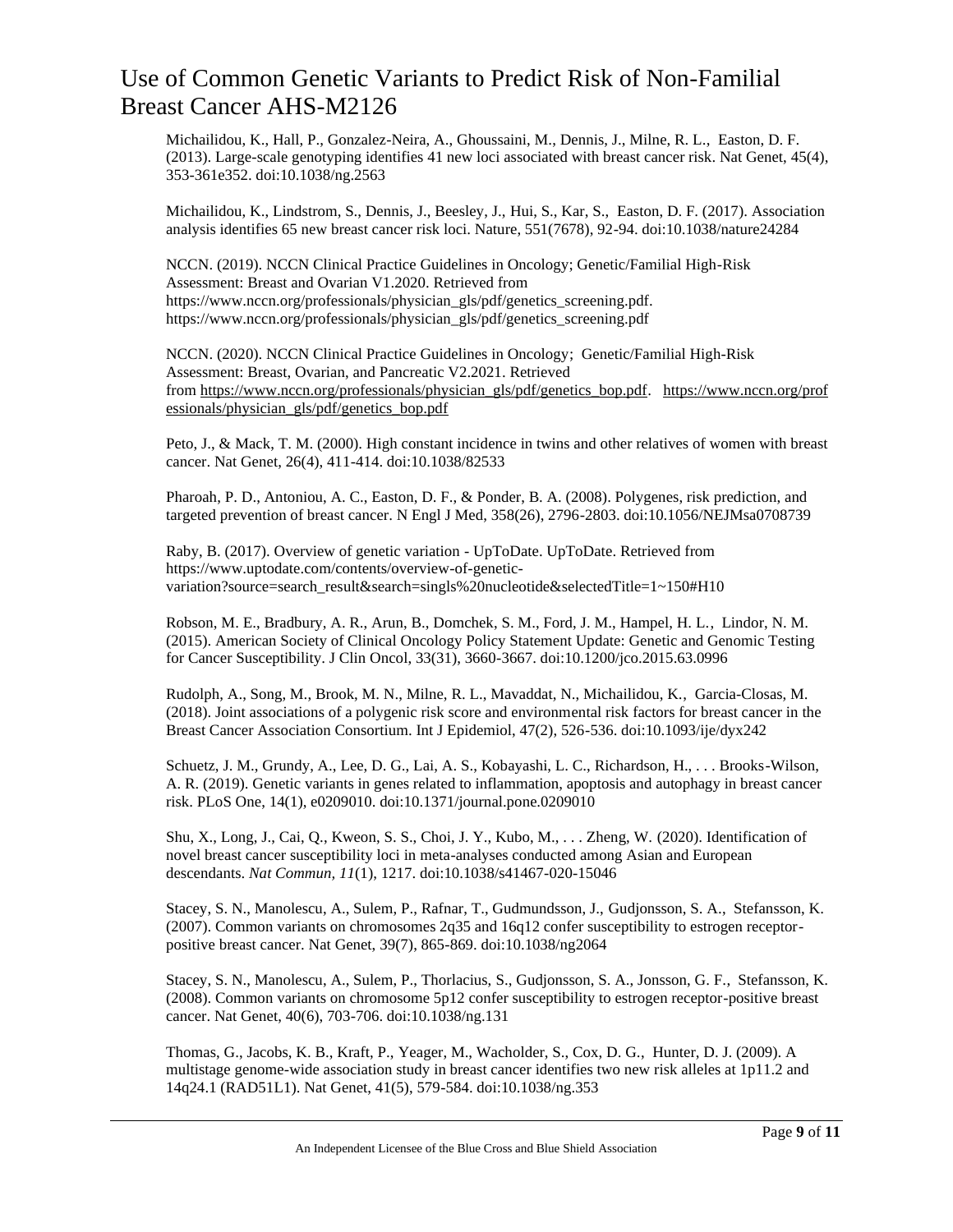Tice, J. A., Cummings, S. R., Smith-Bindman, R., Ichikawa, L., Barlow, W. E., & Kerlikowske, K. (2008). Using clinical factors and mammographic breast density to estimate breast cancer risk: development and validation of a new predictive model. Ann Intern Med, 148(5), 337-347.

TruSight. (2016). TruSight® Cancer Sequencing Panel. Retrieved from https://www.illumina.com/Documents/products/datasheets/datasheet\_trusight\_cancer.p

Turnbull, C., Ahmed, S., Morrison, J., Pernet, D., Renwick, A., Maranian, M., Easton, D. F. (2010). Genome-wide association study identifies five new breast cancer susceptibility loci. Nat Genet, 42(6), 504-507. doi:10.1038/ng.586

Vachon, C. M., Affiliations of authors: Department of Health Sciences Research, D. o. E., Mayo Clinic (CMV, VSP, CGS, MRJ, JEO, ADN, FJC), Department of Gynecology and Obstetrics, U. H. E. F.-A.-U. E.-N., Comprehensive Cancer Center Erlangen-EMN , Erlangen , Germany (LH, KH, CCH, SMJ, MWB, PAF), Department of Medicine, I. f. H. G., Helen Diller Family Comprehensive Cancer Center, University of California , San Francisco, CA (EZ), Departments of Medicine and Epidemiology and Biostatistics and General Internal Medicine Section, D. o. V. A. a. D. o. G. I. M. E., JAT, KK), Division of Breast Imaging, D. o. R., Mayo Clinic College of Medicine , Rochester, MN (KRB, DHW), University of California at Los Angeles, D. o. M., Division Hematology/Oncology, David Geffen School of Medicine , Los Angeles, CA (PAF). (2017). The Contributions of Breast Density and Common Genetic Variation to Breast Cancer Risk. JNCI: Journal of the National Cancer Institute, 107(5). doi:10.1093/jnci/dju397

Vachon, C. M., Pankratz, V. S., Scott, C. G., Haeberle, L., Ziv, E., Jensen, M. R., . . . Couch, F. J. (2015). The contributions of breast density and common genetic variation to breast cancer risk. *J Natl Cancer Inst, 107*(5). doi:10.1093/jnci/dju397

Visvanathan, K., Chlebowski, R. T., Hurley, P., Col, N. F., Ropka, M., Collyar, D., Lippman, S. M. (2009). American society of clinical oncology clinical practice guideline update on the use of pharmacologic interventions including tamoxifen, raloxifene, and aromatase inhibition for breast cancer risk reduction. J Clin Oncol, 27(19), 3235-3258. doi:10.1200/jco.2008.20.5179

Wacholder, S., Hartge, P., Prentice, R., Garcia-Closas, M., Feigelson, H. S., Diver, W. R., Hunter, D. J. (2010). Performance of common genetic variants in breast-cancer risk models. N Engl J Med, 362(11), 986-993. doi:10.1056/NEJMoa0907727

Wang, X., Huang, Y., Li, L., Dai, H., Song, F., & Chen, K. (2018). Assessment of performance of the Gail model for predicting breast cancer risk: a systematic review and meta-analysis with trial sequential analysis. *Breast Cancer Res, 20*(1), 18. doi:10.1186/s13058-018-0947-5

Zhang, H., Ahearn, T. U., Lecarpentier, J., Barnes, D., Beesley, J., Qi, G., . . . Garcia-Closas, M. (2020). Genome-wide association study identifies 32 novel breast cancer susceptibility loci from overall and subtype-specific analyses. *Nat Genet, 52*(6), 572-581. doi:10.1038/s41588-020-0609-2

Zheng, W., Long, J., Gao, Y. T., Li, C., Zheng, Y., Xiang, Y. B., Shu, X. O. (2009). Genome-wide association study identifies a new breast cancer susceptibility locus at 6q25.1. *Nat Genet, 41*(3), 324-328. doi:10.1038/ng.318

Medical Director review 11/2019

Specialty Matched Consultant Advisory Panel 3/2020

Medical Director review 3/2020

Medical Director review 10/2020